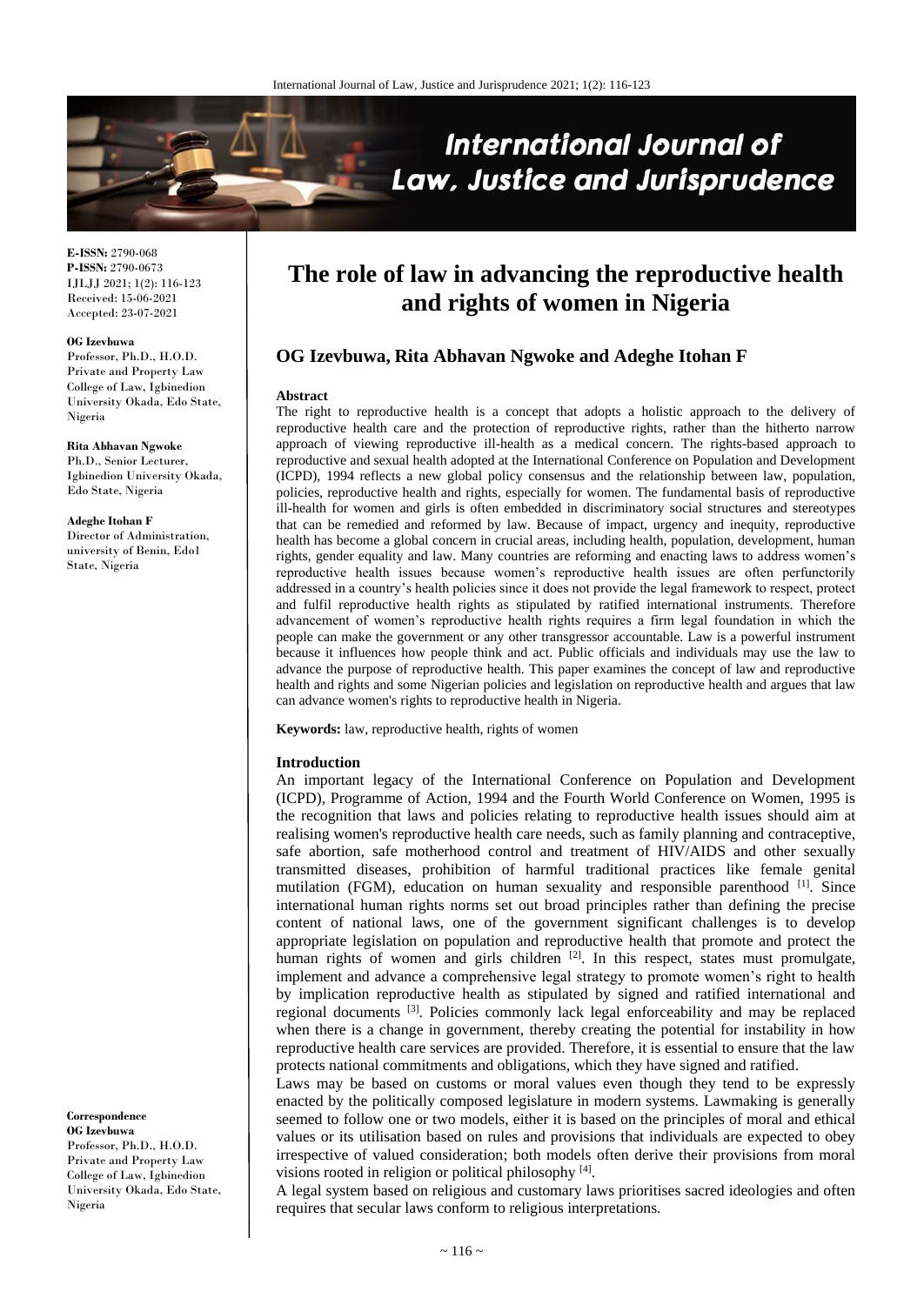The experience has shown that legal systems founded on religious or moral countries have criminalised abortion and compromised women's reproductive rights by reliance on religious and other considerations that favour a strict social condemnation of termination on any ground <sup>[5]</sup>.

Issues of sexuality and reproductive health, primarily for women, have historically been regulated by customary or principle-based laws. However, epidemiological and legal research has further shown that customary laws are often detrimental to women's reproductive health. For example, laws that strictly prohibit abortion or prevent procedure except upon strict medical ground result in widespread illegal and unskilled practices causing women's death and disabilities, infections and impairment of future reproductive capacities [6].

Guided by principles in national constitutions and international human rights documents, national laws are beginning to have a determinable gender impact <sup>[7]</sup>. Many advocates also increasingly recognise that human rights principles can be applied in various branches of the legal system to protect women's reproductive health. For example, constitutional law, as a central body of law that stipulates principles by which government is regulated and functions that states are required to observe, can incorporate international human rights laws that countries have committed themselves to observe. Moreover, both constitutional and human rights principles expressly recognise gender equity and health rights, including reproductive health by extension [8].

Laws that regulate reproductive health practices are instruments by which States can implement and give effect to policies that enhance and protect people's reproductive health, especially those of women and girls. When these provisions are enforced, they can positively influence people's actions or inactions and enhance governmental accountability. Reproductive health laws are directed primarily at protecting the legal rights of women. They are usually aimed at reducing maternal mortality and morbidity arising from lack of reproductive health care, eliminating harmful traditional practices, reducing violence against women and making abortion safe, and such laws can also be aimed at the protection of women's health against H.I.V./AIDs and provide for the education of health care providers.

Therefore, the general role of law in the context of reproductive health is to provide for the legality of a position or conduct, offer remedies against reproductive rights violations, and advance reproductive health goals. For instance, when the Irish law prohibited abortion in Ireland, legal pressure led to an amendment in the national constitution to allow women to travel elsewhere, notably to England, for terminations<sup>[9]</sup>.

The fundamental basis of reproductive ill-health, especially for women, is often embedded in discretionary social structures and stereotypes that can be reformed and remedied by reasonable interpretation of enacted laws.

A women's status and her ability to safeguard her health and her family depend not just on her right to decide on the number and spacing of her children. Her status also depends on her right to act as an independent adult, participate as a citizen in her community, earn a living to win and control property, and be free from discrimination based on gender, race, and class [10]. This constellation of rights makes the specific right to reproductive choice meaningful.

Conversely, without the right to reproductive choice, each of the other social and economic rights has only limited power to advance the well-being of women. Unfortunately, the legal machinery for protecting and enforcing women's reproductive rights in Nigeria has been largely ineffective and inadequate, making women the most vulnerable and powerless members of Nigerian society<sup>[11]</sup>. Under the Nigerian legal system, women frequently suffer marginalisation, discrimination and violence largely because specific issues about women are kept in the private sphere.

The new global agenda, which began in 2016, seeking to drive significant development for all over the next 15 years, signifies renewed commitments from governments worldwide to reduce maternal mortality to achieve universal access to reproductive and sexual health information. Education ensures reproductive rights and achieves gender equality as a matter of women's and girls' human rights laws because they set the rules of social interaction and can provide the framework for implementing human rights guarantees, but may also create a limitation on health and rights. Either way, laws impact the enjoyment of the highest attainable standard of reproductive health. For instance, laws that foster the dissemination of objective, comprehensive information, if implemented for all, contribute to the people knowledge of what protects or damages their reproductive and sexual health, including where and how to seek further information, counselling and treatment if needed  $[12]$ . On the other hand, laws restricting access to health services by requiring a third person's authorisation for services for women and adolescent girls effectively exclude or deter people from seeking and receiving the information and service they require and to which they have a right.

A combination of inadequate legal protection religious and customary inhibitions conspire to lower the status of women in Nigeria society. Women's low socio-economic status exposes them to physical and sexual abuse, coerced sex, unwanted pregnancies and sexually transmitted diseases, to mention a few. Formal and case laws can advance reproductive health and rights, especially for women. The judicial system can use the law to link abuses of reproductive health rights to actions or non-actions for which the state or government is accountable. This work set out to examine the role of law in advancing reproductive health and rights, e

Distinction between an existing difference and one which may arise is a material one. As a general rule, the seller wants to get the highest price for the property, and the purchaser wishes to give the lowest, and in that sense, it was said that an expected difference between the parties is to imply in every case, except difference has arisen, it does not appear to be an "arbitration". Undoubtedly, if two persons enter into an arrangement to sell any particular property and try to settle the terms but cannot agree. The after dispute and discussion respecting the price, they say, "we will refer this question to price to A.B., he shall settle it, and thereupon they agree that the matter should be referred to the arbitration, that would appear to be "arbitration" in the proper sense of the term; but if they agree to a price to be fixed by another, that does not appear to be arbitration [13].

If it appears from the terms of the agreement by which a matter is submitted to a person's decision that the parties intended that he should hold an inquiry like a judicial inquiry, and hear the respective cases of the parties and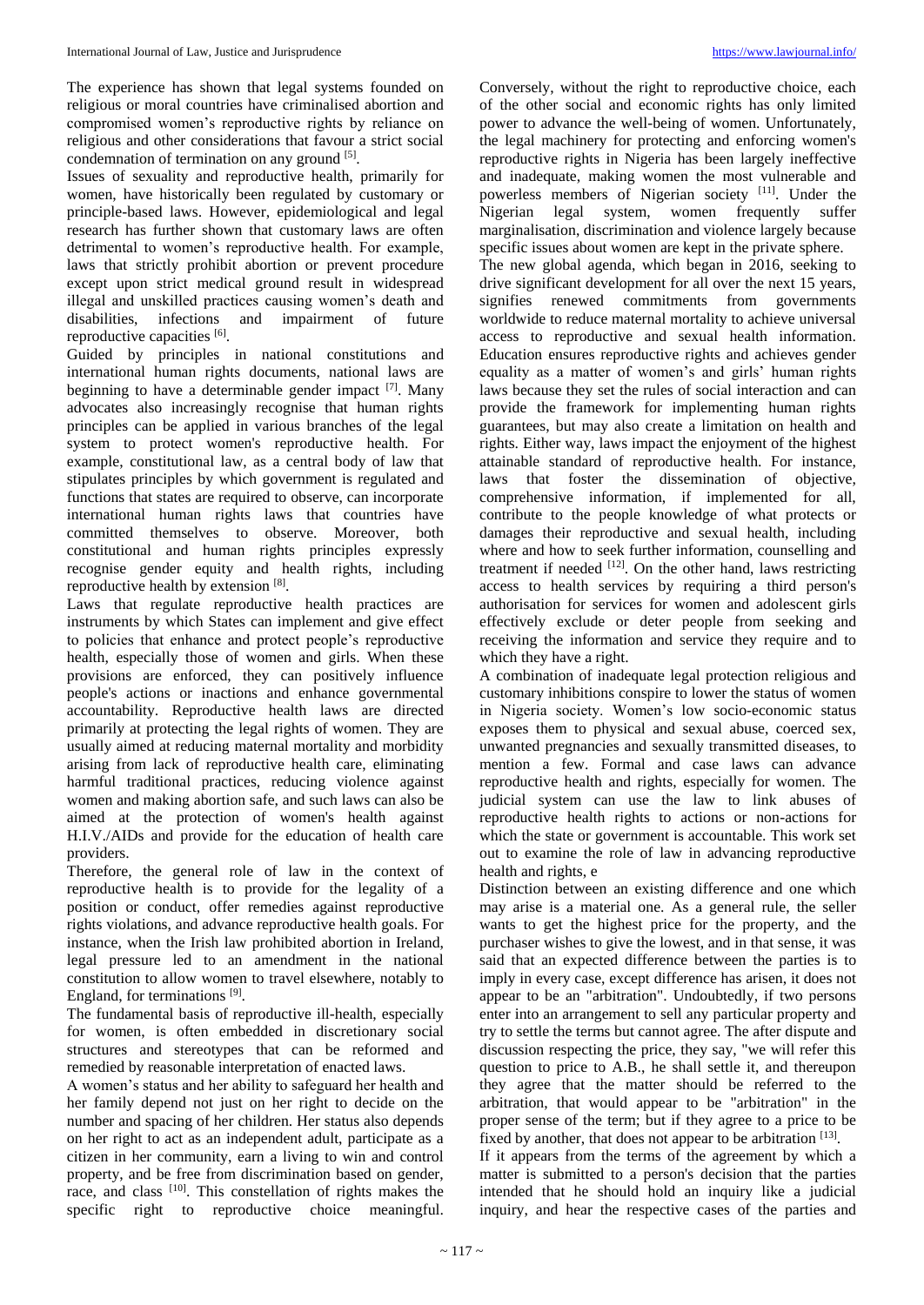decide upon evidence laid before him, then the case is one of an arbitration. The intention in such cases is that there shall be a judicial inquiry worked out judicially. On the other hand, there are cases in which a person is appointed to ascertain some matter to prevent differences from arising, not settling them when they have arisen and where the case is not one of arbitration but of a mere valuation. There may be cases of an intermediate kind where a person is appointed to settle disputes that have arisen. Still, it is not intended that he shall be bound to hear evidence or arguments. In such cases, it may often be challenging to say whether it is intended to be an arbitrator or exercise some function other than that of an arbitrator. Such cases must be determined according to their particular circumstances [14].

An Arbitrator is a disinterested person whose judgment and decision matters in dispute are referred. A difference is made between *arbiter* and *arbitrator*; both found their power in the compromise of the parties; the former being obliged to judge according to the customs of law, and the latter is at liberty to use his discretion and accommodate the difference in that manner which appears most just and equitable. An arbitrator ought to be an indifferent person between the disputants and should be incorrupt and impartial. He is generally the final judge of law and fact; he is bound by the rules of law and occupies a judicial position  $[15]$ . Moreover, we cannot award anything contrary to it  $[16]$ .

In commercial arbitrations, it is recognised practice that an umpire is appointed for the arbitrators on either side to act, in effect, as advocates unless the parties otherwise desire [17] .

Generally speaking, almost all matters in dispute, not being of a criminal nature, may be referred to arbitration; but there was no mode of making the award binding at common law. The defect was first cured by the statute 1679, 9 and 10 Will 3, C. 15, which enabled parties to agree that submission might be made a rule of Court and consequently binding [18]. In Nigeria, arbitration is governed by the Arbitration and Conciliation Act, Cap A18, Laws of the Federation of Nigeria, 2004. Under the Act, every arbitration agreement shall be in writing contained [19].

In a document signed by the parties; or

In an exchange of letters, telex, telegrams or other means of communication which provide a record of the arbitration agreement; or

In an exchange of points of claim and defence in which an arbitration agreement is alleged by one party and not denied by another.

Any reference in a contract to a document containing an arbitration clause constitutes an arbitration agreement if such contract is in writing and the reference is such as to make that clause part of the contract [20].

Unless a contrary intention is expressed, an arbitration agreement shall be irrevocable except the parties' agreement or by leave of the Court or a Judge <sup>[21]</sup>. An arbitration agreement shall not be invalid because of the death of any party to it but shall, in such event, be enforceable by or against the personal representative of the deceased [22].

If any party to an arbitration commence, any action in any court concerning any matter which is the subject of an arbitration agreement, any party to the arbitration agreement may, at any time after appearance and before delivering any pleadings or taking any other steps in the proceedings apply to the Court to stay the proceedings  $[23]$ .

A Court to which an application for stay of proceedings is filed may if it is satisfied:

That there is no sufficient reason why the matter should not be referred to arbitration by the arbitration agreement; and

The application was when the action was commenced and remains ready and willing to do all things necessary to the proper conduct of the arbitration, make an order staying the proceedings<sup>[24]</sup>.

The parties to an arbitration agreement may determine the number of arbitrators to be appointed under the agreement, but where no such agreement is made, the number of arbitrators shall be deemed to be three [25] .

The parties may specify the procedure to be followed in appointing an arbitrator in the arbitration agreement [26]. Where no procedure is specified –

In the case of arbitration with three arbitrators, each party shall appoint one arbitrator and the two thus appointed shall appoint the third, so however, that –

If a party fails to appoint the arbitrator within thirty days of receipt of a request to do so by the other party; or

If the two arbitrators fail to agree on the third arbitrator within thirty days of their appointment,

The Court shall make the appointment on the application of any party to the arbitration agreement;

In the case of arbitration with one arbitrator, where the parties disagree on the arbitrator, the Court shall make the appointment on the application of any party to the arbitration agreement made within thirty days of such disagreement [27].

Where under an appointment procedure agreed upon by the parties –

A party fails to act as required under the procedure; or

The parties or two arbitrators are unable to reach an agreement as required under the procedure; or

a third party, including an institution, fails to perform any duty imposed on it under the procedure, any party may request the Court to take the necessary measure unless the appointment procedure agreed upon by the parties provides for other means for securing the appointment  $^{[28]}$ .

Above, a decision of the Court shall not be subject to appeal [29]. In exercising its power of appointment, above, the Court shall have due regards to any qualifications required of the arbitrator by the arbitration agreement and such other consideration as are likely to secure the appointment of an independent and impartial arbitrator<sup>[30]</sup>.

Any arbitral award shall be recognised as binding upon application in writing to the Court, be enforced by the Court [31]. The party relying on an award or applying for its enforcement shall supply –

The duly authenticated original award or a duly certified copy thereof; and

The original arbitration agreement or a duly certified true copy thereof [32].

By leave of the Court or a Judge, an award may be enforced in the same manner as a judgment or order to the same effect<sup>[33]</sup>.

It is important to note that "arbitration" under the Act means a commercial arbitration, whether or not administered by a permanent arbitral institution. "Commercial" means all relationships of a commercial nature, including any trade transaction for the supply or exchange of goods or services, distribution agreement, commercial representation or agency, factoring, leasing, construction works, consulting, engineering, licensing, investment, financing, banking,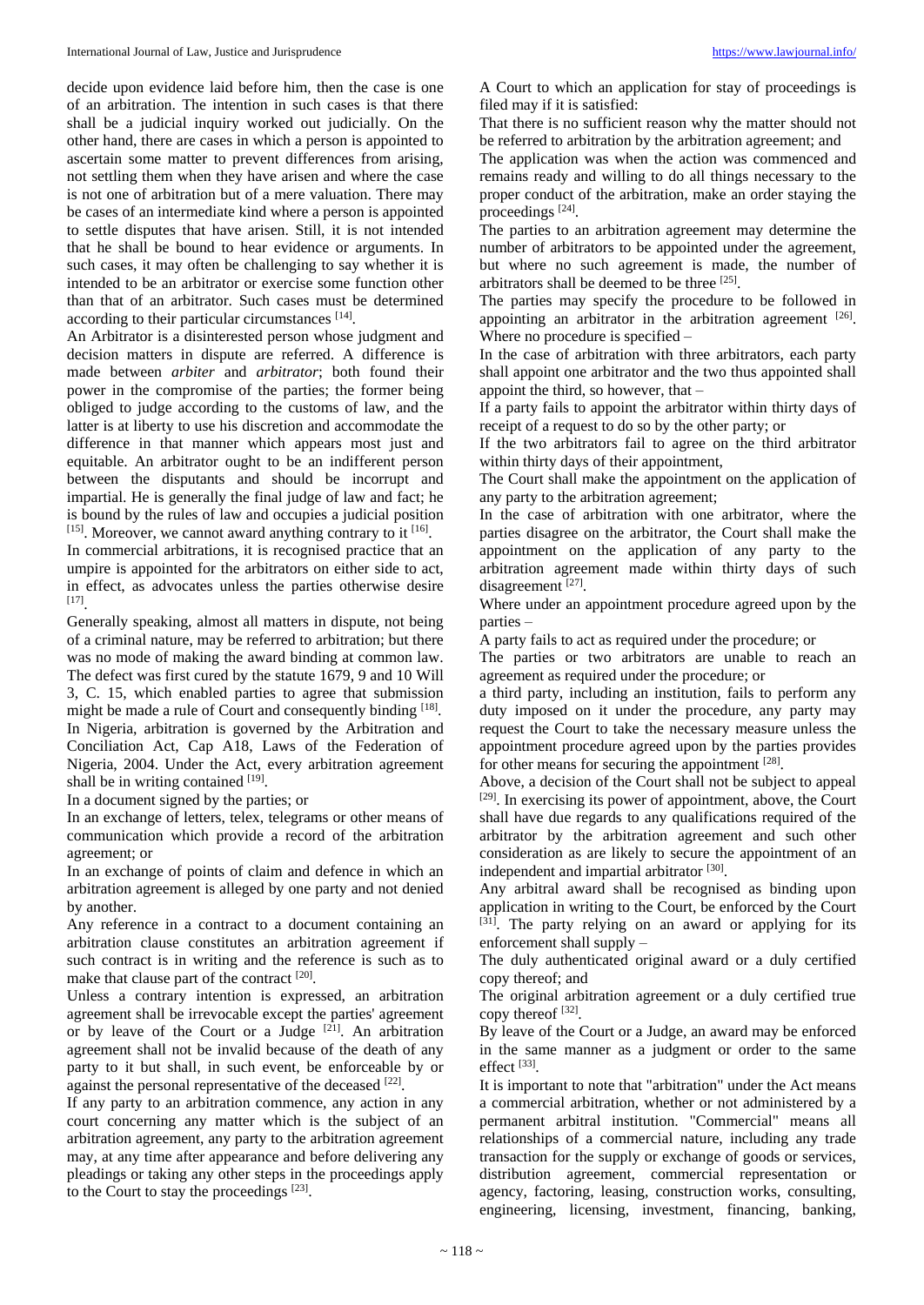insurance, exploitation agreement or concession, joint venture and other forms of industrial or business cooperation, carriage of goods or passengers by air, sea, rail or road. The "Court" means the High Court of a State, the High Court of the Federal Capital Territory, Abuja or the Federal High Court<sup>[34]</sup>.

Notwithstanding the existence of an arbitration clause, the parties to any agreement may seek an amicable settlement of the dispute about the agreement by conciliation  $[35]$ . A party who wishes to initiate conciliation shall send the other party a written request for conciliation. Any request sent shall contain a brief statement setting out the subject of the dispute <sup>[36]</sup>. The conciliation proceedings shall commence on the date the other party accepts the request to conciliate [37].

Where the request to conciliate has been accepted, the parties shall refer the dispute to a conciliation body, consisting of one or three conciliators to be appointed –

In the case of one conciliator, jointly by the parties;

In the case of three conciliators –

One conciliator by each party; and

The third conciliator jointly by the parties [38].

The conciliation body shall acquaint itself with the details of the case and procure such other information it may require for settling the dispute. The parties may appear before the conciliation body and may have legal representation [39].

After the conciliation body has examined the case and heard the parties, if necessary, it shall submit its term of settlement to the parties  $[40]$ . If the parties agree to the settlement terms, the conciliation body shall draw up and sign a record of settlement  $[41]$ . If the parties do not agree to the terms of settlement submitted, they may:

Submit the dispute to arbitration by any agreement between them; or

Take any action in Court as they deem fit  $[42]$ .

However, nothing done concerning the conciliation proceedings shall affect the parties' legal rights in any submission to arbitration [43].

It is important to note that customary arbitration is binding and enforceable upon which parties submit themselves to its jurisdiction. However, where there is divergent evidence of Customary Law arbitration, the Court should make a specific finding on whether there was properly constituted arbitration since the arbitration would be binding on the parties [44] .

Leave to enforce an arbitration award as a judgment may be refused on the ground that the award is a nullity or is wholly or in part ultra *vires*. However, if the objection is that the arbitrator misconducted himself or erred in law, that will not be a ground for refusing leave (or a defence to an action to enforce the award), and the proper course is to apply to set aside the award or remit it to the arbitrator. Accordingly, since the point raised by the appellants cannot be a ground for refusing leave to enforce the award or any part thereof, the appeal must fail [45].

The arbitration may be statutory, consensual or customary. Statutory arbitration is non-voluntary. The parties either agree by referring to a statute or providing it for them. An excellent example of statutory arbitration is the Trade Disputes Act, Cap T8, Laws of the Federation of Nigeria, 2004 [46] .

Consensual arbitration is the type found in most commercial agreements drawn by lawyers. They are agreements supposedly based on the consensus of the parties. This is

where the bulk of the provisions of the Arbitration and Conciliation Act become very relevant [47].

Customary arbitration is the type practised imperceptibly by most of our people in our local communities, corporative societies, clubs, mosques, churches, Etc. This is primarily unwritten, but it can easily be found in the customs and traditions of the people who apply it [48].

In Njoku V. Ekeocha, <sup>[49]</sup> Ikpeazu, J, made this pertinent statement on customary arbitration:

Where a body of men, be they chiefs or otherwise, act as arbitrators over a dispute between two parties, their decision shall have a binding effect if it is shown firstly that both parties submitted to the arbitration. Secondly, the parties accepted the terms of the arbitration and thirdly agreed to be bound by the decision; such decision has the same authority as the judgment of a judicial body and will be binding on the parties and thus create estoppel.

In Agu V. Ikewibe,  $[50]$  Karbi-Whyte, J.S.C., observed:

It is accepted that one of African Customary modes of settling disputes is to refer the dispute to the family head, an elder or elders of the community for a compromise solution based upon the subsequent acceptance by both parties of the suggested award, from which either party is free to resile at any stage of the proceeding up to that point. This medium is a standard settling of disputes in all indigenous Nigerian societies.

It has been observed, and quite rightly in our humble view that Courts in this country and the Western World were and are still in the main primary forum for resolving these disputes. It is not discrediting the judges that preside over litigations in Court to say that litigations are known to be unduly protracted. The legal machinery grinds slowly, perhaps, in the interest of justice. It is axiomatic that it is the duty of Courts to strive to reach a just decision, and such decision must be reached by procedures designed for the purpose, some of which admittedly are too technical and cumbersome for quick resolution of disputes. The enormous number of cases filed in courts is bound to be a delay in disposing of them. Protracted litigation can harm a business relationship, and for this and other reasons thinking on dispute resolution has been changing. Alternative dispute resolution methods have received increasing attention, possibly providing more appropriate methods of solving particular kinds of disputes. Arbitration has been considered the main alternative to litigation  $[51]$ .

# **Alternative Dispute Resolution (A.D.R.)**

In all facets of life these days, there is a global paradigm shift from "government control" to "deregulation". This shift has not left justice delivery; instead, it has always depended on law initially and an efficient justice delivery as one of its major components. In the middle ages, barbarism was the order of the day; it might be correct, and rights were enforced through physical means and sometimes the force of arms. With time, the law came through litigation, the problems of which were subsequently to be mitigated by introducing equitable principles. However, it is common knowledge that some of the equitable principles hitherto hailed as being magical have proved inadequate. Consequently, justice delivery keeps resorting to other alternative dispute resolution (A.D.R.) processes. These A.D.R. processes include negotiation, mediation, conciliation, partnering and alliancing, mini-trial, confidential listening, neutral evaluation, summary jury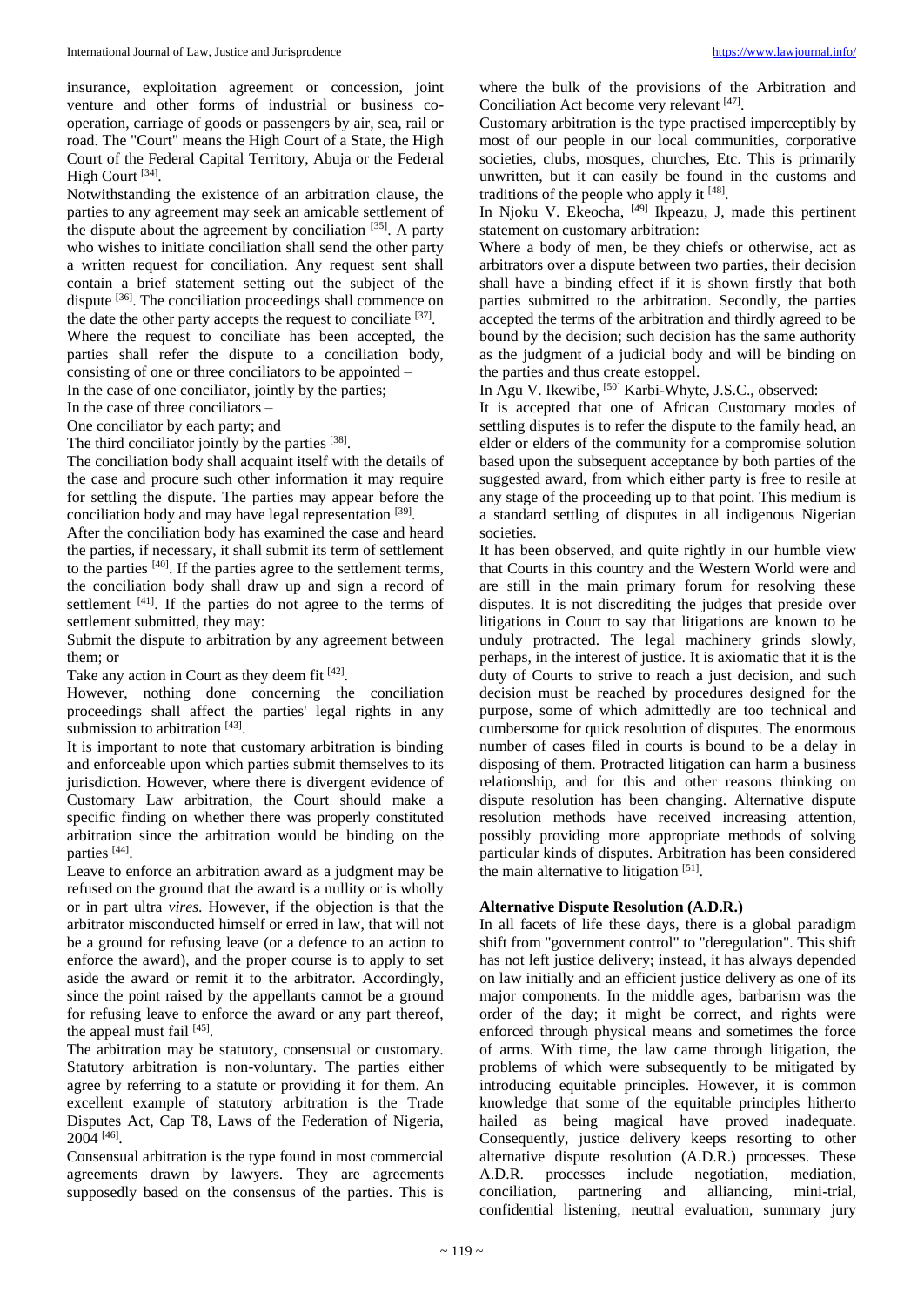trial, neutral fact-finding, settlement conference, rent-ajudge and arbitration [52].

Alternative Dispute Resolution refers to all means or methods of resolving disputes outside Courtroom litigation. These include a wide range of processes that encourage dispute resolution primarily by agreement of the parties as against a binding decision in litigation. Thus, "Alternative" refers to other "options" to litigation. A.D.R. processes vary in substance and form. Some of the processes include Negotiation, Mediation, Conciliation, Arbitration and Hybrid processes such as Med-Arb, Mini trial, Early Neutral Evaluation and Expert Appraisal. Compared to litigation, A.D.R. processes offer several advantages and benefits, including privacy, speedy resolution of disputes, fewer costs, better relationship and greater control over both the process and the outcome [53].

Some call it Appropriate Dispute Resolution, others call it Amicable Dispute Resolution, while others who believe that its origin is rooted in Africa call it African Dispute Resolution. Whatever you may wish to call it, the fact remains that the essence is to seek and apply different peaceful means of resolving disputes [54].

Many of the techniques brought together under the umbrella term "A.D.R." have deep and separate roots. For example, in civil law, Asian judicial systems and African traditional dispute resolution models, the Adjudicator has attempted to settle claims by custom of duty by conciliation, mediation in family, community, and labour relations disputes all have independent, and sometimes long-standing historical or cultural roots [55] .

The term Alternative Dispute Resolution (A.D.R.) originated in the U.S.A. in a drive to find an alternative to the traditional legal system felt to be adversarial, costly, unpredictable, and rigid, damaging to relationships and limited to narrow rights-based remedies.

A.D.R. is a term that covers the whole range of alternatives to litigation or arbitration, which involve third party intervention to assist resolution of disputes. In some writings, arbitration is also referred to as part of A.D.R. It was, of course, the first well-developed alternative to litigation. A.D.R. is flexible and adaptable, and specific A.D.R. processes can be devised to such complex disputes in interpersonal, communal and ethnic conflicts. An appropriate process can be found where there is a willingness to use alternative dispute resolution methods [56]. Alternative Dispute Resolution (A.D.R.) focuses on cultivating an attitude of patient negotiation, seeking mutual understanding, tolerance and accommodation. It requires dialogue, persuasion, mediation and trust capable of directing the people's energy into reaching consensus in personal, public and commercial dispute matters [57].

Interestingly, this is the consensus dictate, found in many ancient cultures in Nigeria and Africa, but which have gradually faded away by the invasion of the European legal system, military aberrations, and modern reasoning and approaches that lack patience, dialogue, and tolerance [58].

Furthermore, it is necessary to understand and differentiate litigation and arbitration from A.D.R.

Litigation is an adversarial dispute resolution process where the parties use the instrument of State Courts established by law to determine their legal rights. The litigant usually decides on the cause of action to pursue in Court and the appropriate remedy to seek. The Court adjudicates based on the evidence provided by the disputing parties. Under the

adversarial system in Nigeria, parties are required to personally source and provide their evidence, pay the fees for the originating processes and record of proceedings for cases on appeal, settle solicitors fees and bear other incidental costs. All these require substantial resources before, during, and sometimes even after the trial. Apart from the costs, institutional and structural weaknesses in the judicial system have led to a situation where the majority of the cases and disputes spend are embarrassingly long periods in Court, adding to the frustrations of the parties. The frustrations resulting from litigation time and costs led to the search for, rediscovery and acceptance of other options for dispute resolution. A.D.R. processes provide succour to litigants in most cases where litigation has failed as a means of securing justice. However, while A.D.R. seems to address the problems associated with litigation, it must be noted that litigation could still be an effective mechanism for resolving specific disputes. Some of the instances where litigation should be the preferred option are: Questions bothering on the legal interpretation of Statutes or Rules;

Where legal precedent needs to be set;

Emergencies where injunctive or preventive relief is necessary against an absconding defendant;

Public policy;

Where it is necessary to avoid the action being statutebarred;

A frivolous claim that the Court will most definitely dismiss [59] .

Alternative Dispute Resolution (A.D.R.) processes are the methodologies for resolving disputes outside Courtroom litigation. A.D.R. is not a substitute for litigation but a solution to the problem of congestion in Courts. Nevertheless, it is a necessary part of any efficient framework for dispute resolution. Thus, even where there are no delays in litigation, A.D.R. is still a vital component of justice delivery in any judicial system. This is so because it is not all disputes about right and wrong, which is the foundation of litigation [60].

Arbitration is an adjudicative process in which a neutral third party is appointed to hear a matter and to give an award that is binding based on law and evidence [61]. Unfortunately, arbitration has become very similar to litigation in both cost and time, although more streamlined "fast track" forms of arbitration have been developed [62].

The question arises as to whether arbitration is truly an A.D.R. process. Arbitration is not a core A.D.R. process. Depending on the basis for the classification of A.D.R. processes, arbitration is usually classified as an A.D.R. process. This is especially so,

Where A.D.R. is defined as all "alternatives" to litigation. In this respect, A.D.R. means all dispute resolution processes outside Courtroom litigation. The classification is based on the extent of control of the parties both in the process and the outcome; then, arbitration is not a core A.D.R. process. This is because, while other A.D.R. processes lead to an *agreement* of the parties, by the parties themselves, arbitration, just like litigation, leads to a binding *decision (award)* by a third party. Also, arbitration and litigation are adversarial processes, while other A.D.R. processes are essentially non-adversarial. Because of the adversarial nature of arbitration, the same acrimony and hostility that characterise litigation are also found in arbitration. Apart from the privacy of the arbitration process and the right of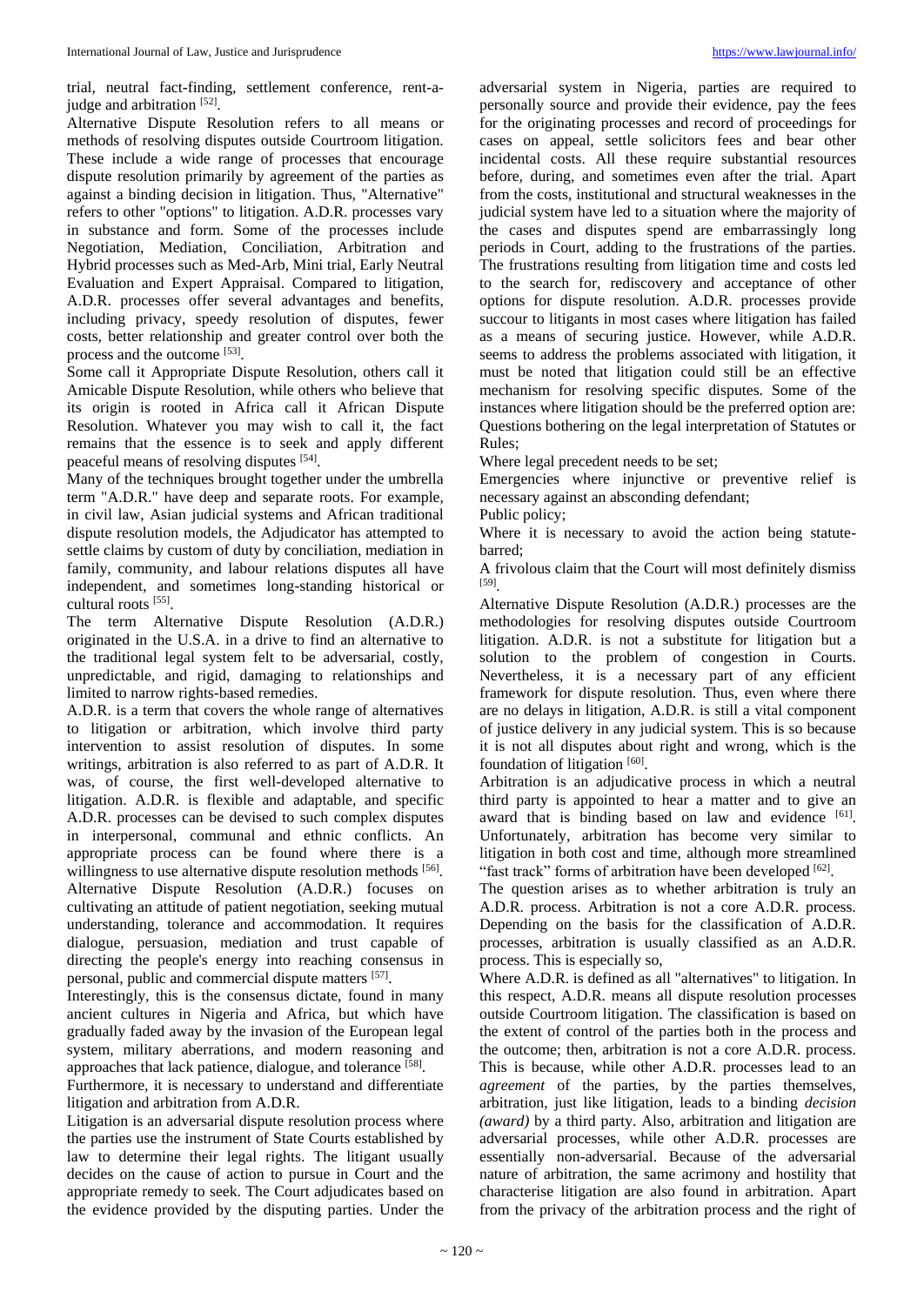the parties to choose their judge (arbitrators), the arbitral process is conducted mainly in the form of a legal context where the party who represents a better legal case wins. In several cases, this win-lose outcome may lead to dissatisfaction and resistance by the party who lost. This perhaps explains why parties to arbitration most times end up in Court over one issue or the other. This worrisome situation is particularly so in Nigeria, where arbitration is almost "high jacked" by lawyers who, in the majority of the cases, approach the process with the same litigation mindset and win-lose orientation. Where lawyers conduct arbitration as litigation-in-disguise with the attendant rigidity and technicality, they rob the process of some of the critical attractions of A.D.R. The close relationship between arbitration and litigation explains why it is easier for lawyers to understand and practice arbitration than the nonadversarial A.D.R. processes, like negotiation and mediation. Nigerian lawyers need to focus more on negotiation and mediation in order for the system to tap the full potentials of A.D.R. <sup>[63]</sup> Moreover, indeed to give the administration of the justice system meaning in this regard.

The adversarial legal mindset of Nigerian lawyers has been a matter of grave concern in the development of A.D.R. processes.

The whole legal studies curriculum is centred on knowledge of the law and procedures to wage and win legal battles. The negative mindset deriving from legal studies is reinforced by the structure of the legal profession in Nigeria, essentially litigation-oriented. Being called to the bar is necessary for becoming a professional lawyer, unlike in the French system; for example, litigation is one of several options for law students. This naturally leads lawyers to think in terms of victories and defeats [64].

Before we can convince lawyers of the benefit of a problemsolving approach to conflict, we have to discuss an underlying issue openly. Lawyers assist their clients to defend their rights and (it is assumed) their best interests. However, just as in any other situation where an agent represents a principal, they may sometimes have conflicting interests [65] .

Lawyers thrive on conflict, while clients suffer from it. The client's heavy burden of legal fees is a handsome income for the lawyer. Litigation involves executive time and energy taken away from the real business of an organisation while it constitutes the core business of lawyers. A prolonged court case may have high psychological costs for the plaintiff and defendant alike in terms of stress, while for lawyers, it is closer to an enjoyable challenge stretching their skills. The defeated party will be dissatisfied and try to achieve a bare minimum of compliance so that the winning party will still be losing something; for the unsuccessful lawyer, a defeat once in a while is part of the game. The damaged relationship between the contending parties may lead to a re-occurrence of conflict, increasing the likelihood of continued business for lawyers [66].

It would appear that a collaborative, problem-solving approach to conflict is very beneficial to the disputing parties but puts lawyers out of the picture. This can explain why lawyers perceive their role as essentially bound to litigation and seldom recommend negotiation as a way of resolving conflict except as a last resort after legal proceedings have been started. It seems that a collaborative approach to conflict resolution is simply not what lawyers are expected to engage in [67].

Therefore, a fundamental question is the possibility of a paradigm shift for lawyers to see themselves as problem solvers with the objective of mutual satisfaction, not only as the experts always ready for legal battles  $[68]$ . A substantial majority of Nigerian men and women in the formal business sector profess a preference for a win/win approach to negotiation, and there is no reason why such an approach should be found beneficial only in business transactions [69].

Negotiation can be defined as "a discussion between two or more parties aimed at resolving incompatible goals" or goals that *appear* to be incompatible or difficult to reconcile. It is a process by which parties seek to agree on a conflictive issue [70].

Negotiation may be adversarial, notably when the purpose of the parties is to conclude the negotiation with a clear identification of a winner and a loser: this is called a win/lose the negotiation. When the adversarial negotiators match each other in determination and stamina so that no winner emerges, the negotiation may end in compromise in which both warring parties decide to give up on their demands – or in a lose/lose outcome in which one losing party takes action to prevent the other one from reaping the benefits acquired through the negotiation [71].

Alternatively, negotiation may be collaborative (or integrative), when the parties seek to reconcile interests so that there will be no loser; this is also called win/win negotiation. Win/win negotiation is "the act of seeking agreement to the maximum advantage of all concerned" [71].

The win/win concept may sound idealist, far removed from reality. Is it possible for both contending parties to win? Of course, no one suggests that both parties can win their arguments in their original shape. Instead, the idea is that if they avoid sticking stubbornly to their positions and instead shift their attention to the interests underlying these positions, they can find ways of satisfying those interests. They can generate various options, which provide higher value for both parties [72].

A.D.R. techniques work because a third party can help eliminate or reduce some of the main obstacles to successful negotiation. Mediation is the A.D.R. technique that enables the parties to resume or sometimes to begin negotiations. The very presence of a mediator changes the underlying dynamic of the negotiating process. The mediator brings negotiating, problem-solving and communication skills to the process, deployed from a position of independence and neutrality, making real progress possible where direct negotiations have stalled [73].

The mediator adds value to a negotiation, having no personal stake in the case, bringing neutrality to detailed negotiation discussions and adding a fresh and independent mind to a review of the case. Besides being quick and costeffective, one further significant advantage of mediation is that it looks forward, encouraging the parties to turn from history and look to the future  $[74]$ .

Not all disputes are resolved by defining a future relationship, but the thought of a future without the dispute can in itself be a powerful reason for the settlement. Ideally, parties need to be able to recognise the natural barriers to settlement for themselves so that they can make an informed choice about the use of mediation, selecting the best process for resolving the particular dispute, identifying the role and techniques required from a mediator or other third-party neutral, and specifying any personal qualities appropriate to the circumstances [75] .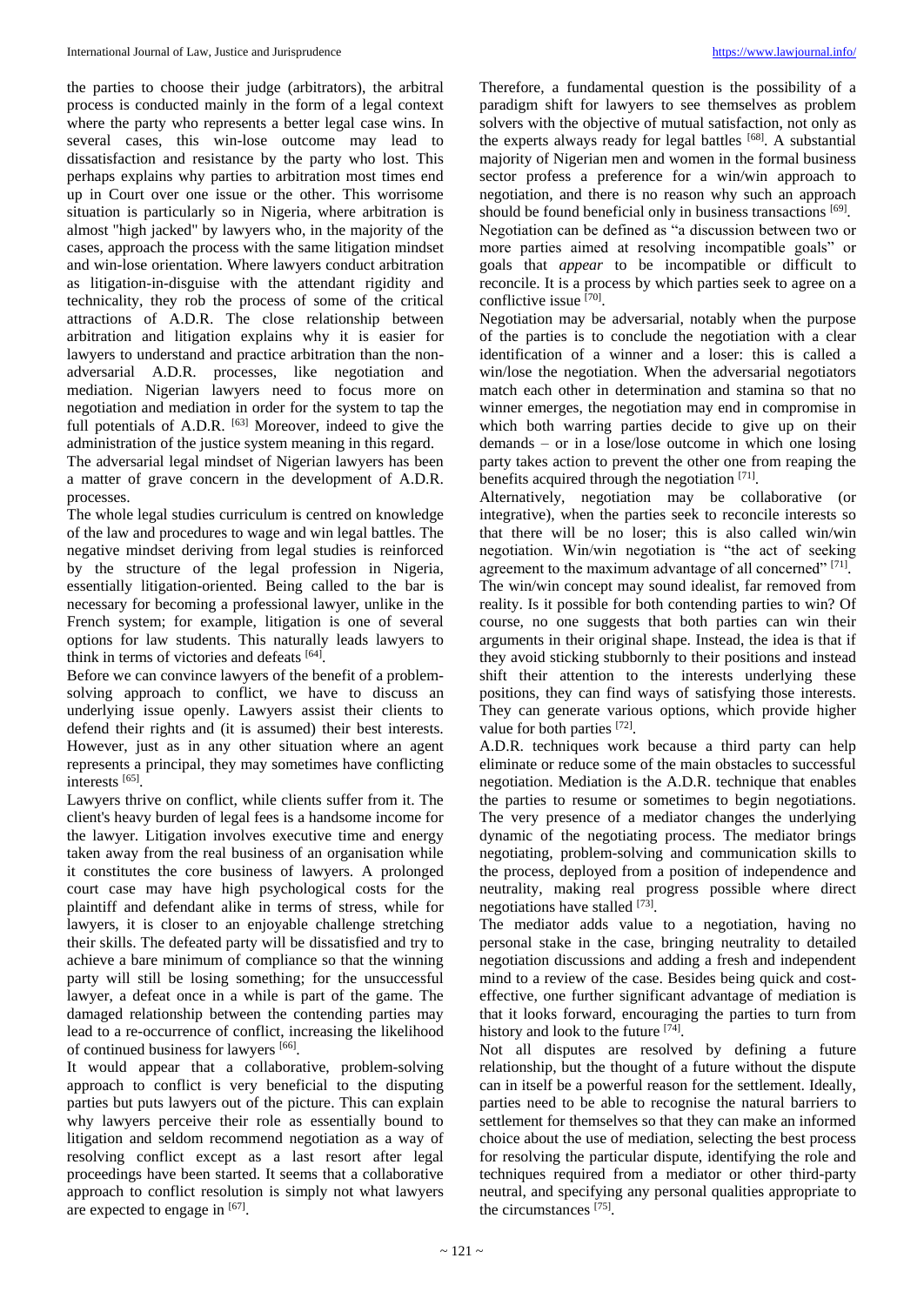In Nigeria, many Nigerians are only beginning to embrace Alternative Dispute Resolution in recent times through the untiring efforts of a few Nigerian groups who are carrying on the crusade such as Regional Centre for International Commercial Arbitration, Lagos; Association of Professional Negotiators and Mediators; Initiative for African Peace; NCMG and Centre for Peace in Africa. For instance, bankers recently rose from a seminar among the professions while decrying the slow pace of cases in the Courts in Nigeria. They issued a communiqué calling for creating a mandatory provision for Alternative Dispute Resolution (A.D.R.) as a first choice of dispute resolution before an aggrieved party can head for the Law Courts. The revolution is going round. Earlier, the Nigerian Bar Association on 9<sup>th</sup> December 2003, while inaugurating the section on Business Law, in line with the International Bar Association standards, created a subsection on Arbitration/A.D.R. Within the executive arm of the government, some states in Nigeria have started annexing A.D.R. processes to their judicial systems [76].

## **Conclusion**

A multi-door courthouse is a Court of law in which facilities for A.D.R. are provided. It is the formal integration of A.D.R. into the Court system. Thus, rather than have a Court system with litigation as the only avenue for dispute resolution, the multi-door courthouse offers disputants the choice of other A.D.R. processes that may be appropriate for the particular case. It is important to note that a multidoor courthouse is a concept and not a reference to the building or apartment where A.D.R. is practised within the Court premises. It is not the A.D.R. section in the Court premises. The Act of official recognition and availability of A.D.R. processes as part of the justice delivery system in a particular jurisdiction. A MULTI-DOOR COURTHOUSE EXISTS once A.D.R. is officially integrated into the judicial system with a trained workforce available, even if no building is *repainted* or *erected* as "the multi-door courthouse". A multi-door courthouse was first presented in 1976 by Professor Frank Sander of the Harvard Law School. Professor Sander conceived of a court that offered disputants a variety of ways of resolving their disputes. As a means of decongesting the Courts and ensuring greater efficiency of the judicial system, he suggested that rather than add every case to the litigation cause list, multi-door courthouses direct litigants to "intake specialists" who assess disputes brought to the Court and determine the optimal mechanism for resolving them. However, it is essential to note that the multi-door courthouse does not replace *ad hoc* A.D.R. practice. Even in jurisdictions where A.D.R. has been institutionalised through the multi-door courthouse, a substantial number of cases are still being resolved through private A.D.R. arrangements. The idea of a multi-door courthouse is fast gaining acceptance in Nigeria, establishing the *Lagos* and *Abuja multi-door courthouses* [77] *.* Indeed, it is suggested that if the multi-door courthouse system is fully adopted and integrated into every state of the Federation, this would enhance the justice delivery system and thus enhance the administration of the justice system. Therefore, our contention here is that the multi-door courthouse should be fully integrated into the judicial system in Nigeria as a matter of urgency.

## **References**

1. Aniekwe NI. Reproductive Health Law, A Jurisprudential Analysis of Gender-specific Human

Rights for the African Region, (Benin City: Ambik Press), 2011, 64.

- 2. Ibid.
- 3. Convention on the Elimination of All form of Discrimination against Women (CEDAW) 1979 was ratified on 13<sup>th</sup> July 1985, International Covenant on Civil and Political Rights (ICCPR), International Covenant on Economic, Social and Cultural Rights, International Conference on Population and Development, African Charter on Human and People's Right 1981. The Additional Protocol to the African Charter on Human and Peoples Rights on the Rights of Women in Africa, 2003.
- 4. Rebecca Cook, Bernard and M. Dickens and Mahmoud Fathalla, Reproductive Health and Human Rights: Integrating medicine, ethics and law, (Oxford 2003), 86.
- 5. Sections 228-230(1) Criminal Code Act, Laws of the Federation of Nigeria, Cap 38, LFN 2004. See also Sections 232-235 Penal Code Cap 3 LFN, 2004, which make abortion illegal except to save the life of pregnant women.
- 6. Rebecca Cook *et al*., Reproductive and Human Right, 86.
- 7. See the South Africa Choice on Termination of Pregnancy Act. 1997.
- 8. See Sections 2 and 4 of the Constitutions of the Federal Republic of Nigeria 1999 (as amended).
- 9. Article 40.3.3 of the Irish Constitution, inserted by the Eight Amendment to the Constitution Act, 1983, see also thirteen in Amendment of the Constitution Act, 23rd December, 1992.
- 10. Lynn P. Fredman, & Stephan L. Isaacs, "Human Rights and Reproductive choice". Available at www.hhrjournal.org/archivestPDF/4065225 accessed 4th October, 2016
- 11. See S. 17 of the Constitution of the Federal Republic of Nigeria 1999, health is provided for as a fundamental objective and directive Principle of State Policy and therefore cannot be enforced. See S. 29 of the Constitution. Ss 218, 221(6), 357, 360 of the Criminal Code Act LFN, 2004
- 12. The Sustainable Development Goals.
- 13. Collins V. Collins (1858) 26 Beav., 306 at 312, 313 per Romilly M.R..
- 14. Re Carus-Wilson V. Greene (1886) 18 Q.B.D., seven at 9, per Lord Esher, M.R.
- 15. Ee Enoch (1910) I.K.B. 327.
- 16. Earl Jowitt and Clifford Walsh, A Dictionary of English Law (London: Sweet & Maxwell Ltd., 1959) p. 144.
- 17. French Government V. Tsunishima Maru (1921) 37T. L.R. 961.
- 18. Join and Walsh, supra, n. 4.
- 19. S. 1(1).
- 20. S. 1(2).
- 21. S. 2.
- 22. S. 3.
- 23. S. 5(1).
- 24. S. 5(2).
- 25. S. 6.
- 26. S. 7(1).
- 27. S. 7(2).
- 28. S. 7(3).
- 29. S. 7(4).